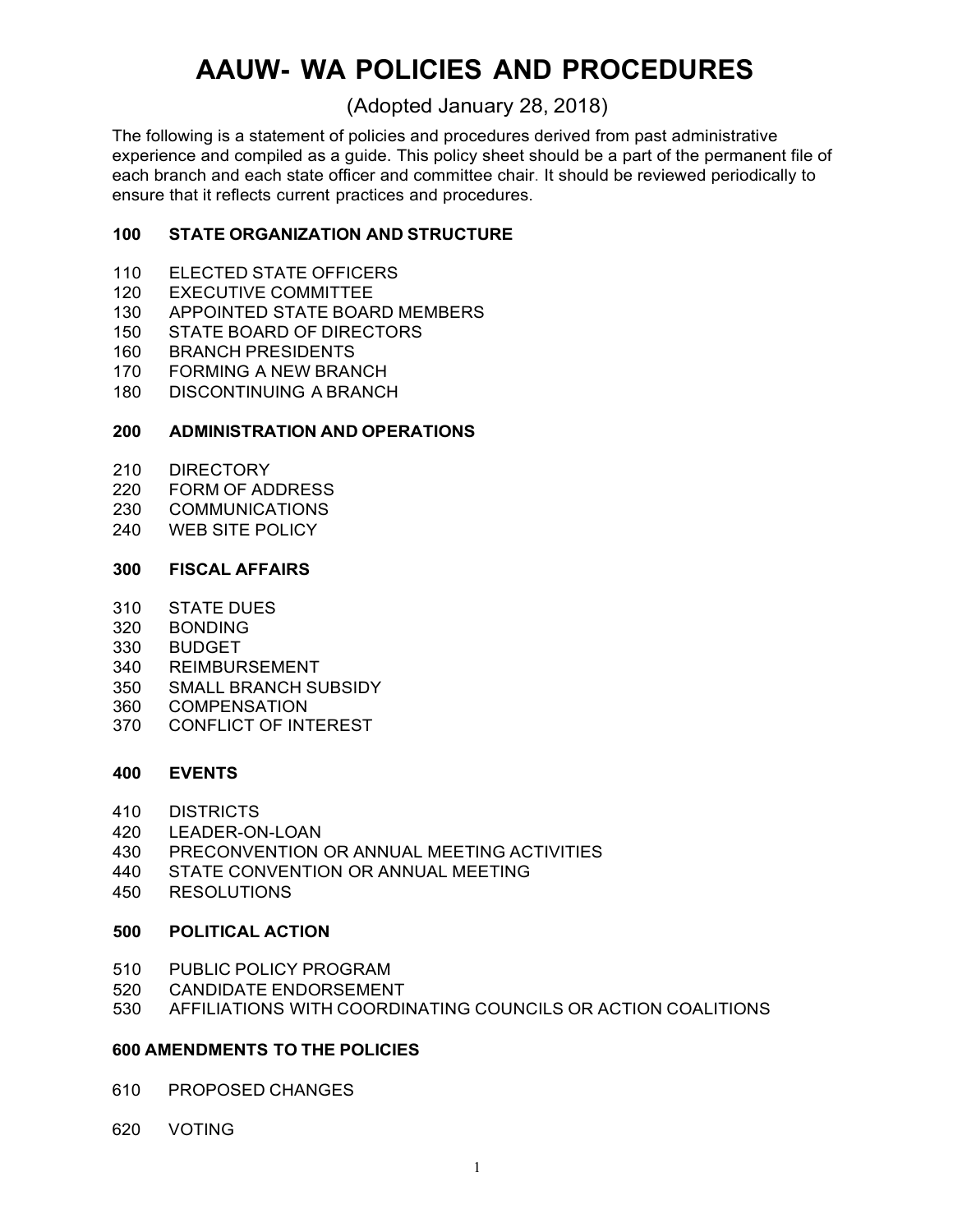#### 100 STATE ORGANIZATION AND STRUCTURE

## 110 ELECTED STATE OFFICERS

#### A. QUALIFICATIONS

- 1. Nominees for state president/administrator shall have a) served on the state board for at least two years at the time of assumption of office; b) been active in state affairs; c) extensive branch experience; d) demonstrated AAUW leadership abilities and dedication.
- 2. Nominees for secretary shall have a) experience as a recording secretary for a branch or comparable qualifying experience; b) demonstrated interest and dedication at branch or state level in AAUW.
- 3. Nominees for finance vice president shall have a) experience as finance vice president for a branch or comparable qualifying experience and b) demonstrated leadership abilities and dedication at branch or state level.

# B. DUTIES

- 1. The president/administrator, as executive officer, shall:
- a. preside at all meetings of the state, executive committee, board of directors, and leadership;
- b. appoint, after consultation with the executive committee, all appointed state board members and chairs of all committees except the nominating committee and those otherwise provided in the bylaws;
- c. serve as ex-officio member of all task forces and committees except the nominating committee;
- d. file the names and addresses of incoming and continuing elected state officers and appointed state board members with the AAUW member records office no later than June 1;
- e. ensure that the state bylaws are brought into conformity with the AAUW bylaws after each AAUW convention.
- f. represent the state in all work with other organizations and at meetings and conferences.
- 2. Vice president shall:
- a. Be appointed by and from the elected directors on the board on an annual basis
- b. In the absence or disability of the president, performs all the duties of the president
- c. When acting as president has all the powers of the president
- d. Performs other duties as may be assigned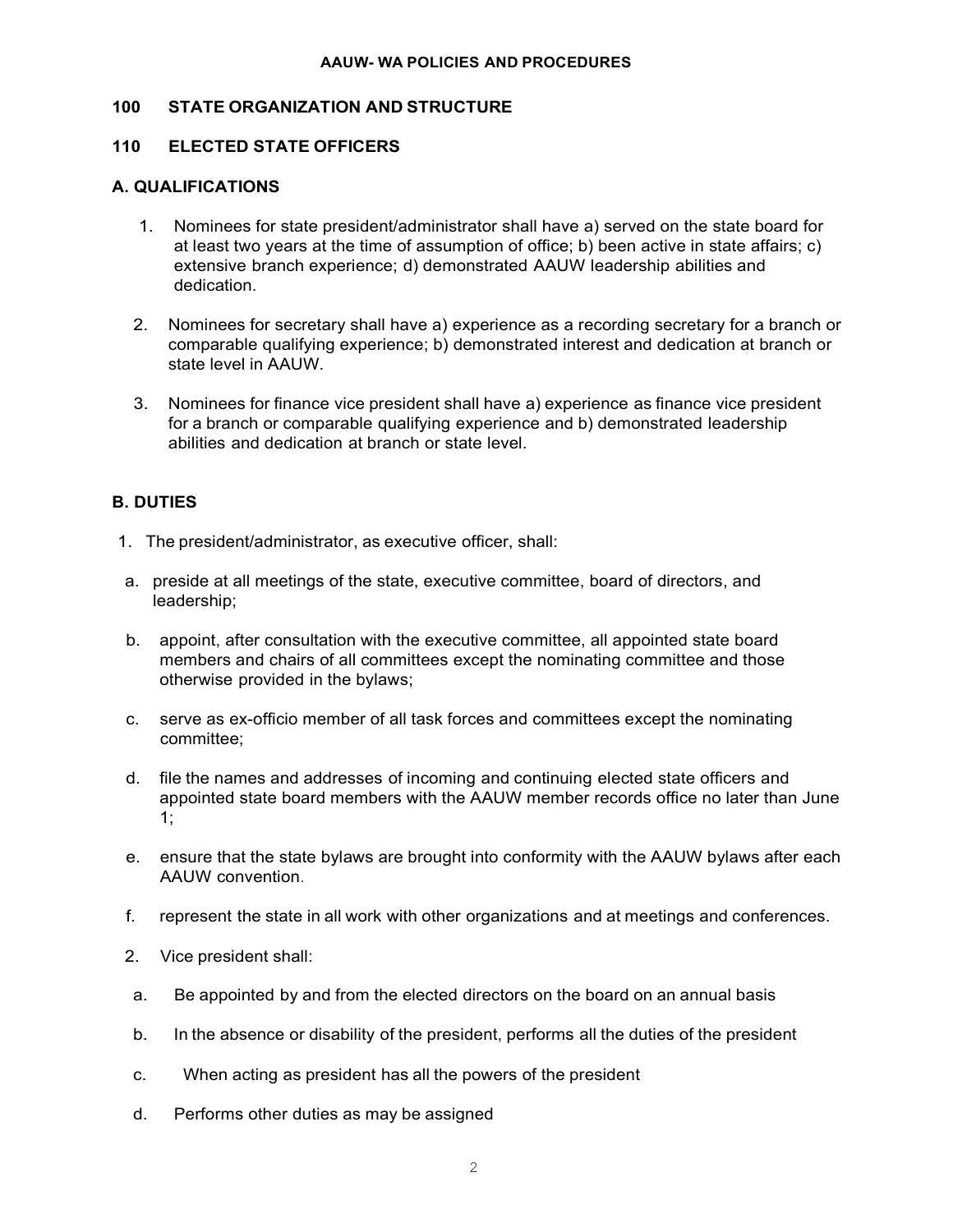- 3. Secretary shall:
	- a. keep on file all written reports presented at state meetings;
	- b. send a copy of the official minutes to the state board within forty five (45) days of state board meetings, state conventions and annual meetings;
	- c. verify all members' expense vouchers and forward them to the state finance vice president for payment within fourteen (14) days of receipt of voucher.
- 4. Finance vice president shall:
	- a. keep an itemized account of all receipts and disbursements;
	- b. serve as chair of the budget committee of the state;
	- c. disburse money only as directed by the president or executive committee;
	- d. pay bills only upon receipt of vouchers signed by the persons incurring the bills and countersigned by the secretary, president or other authorized person;
	- e. prepare a monthly financial report for all accounts for the executive committee and present a detailed financial report to the board of directors at each board meeting;
	- f. submit an annual written financial report to the state;
	- g. submit the records for review at the close of the fiscal year and for audit at the end of the finance vice president's term of office;
	- h. file all required state and federal tax returns and other documents;
	- i. assist branches with insurance, bonding, tax responsibilities and other fiscal matters and training therein.

# 120 EXECUTIVE COMMITTEE

The executive committee [president/administrator; vice president; finance vice president; secretary; and two (2) directors at large appointed by the remaining directors] shall:

- 1. confirm the appointments of appointed state board members and chairs of special committees;
- 2. provide for the proper control of funds and financial reviews and audits at times specified in these policies;
- 3. review all actions subject to executive committee approval under these state policies.
- 4. determine the time and place of the state convention or annual meeting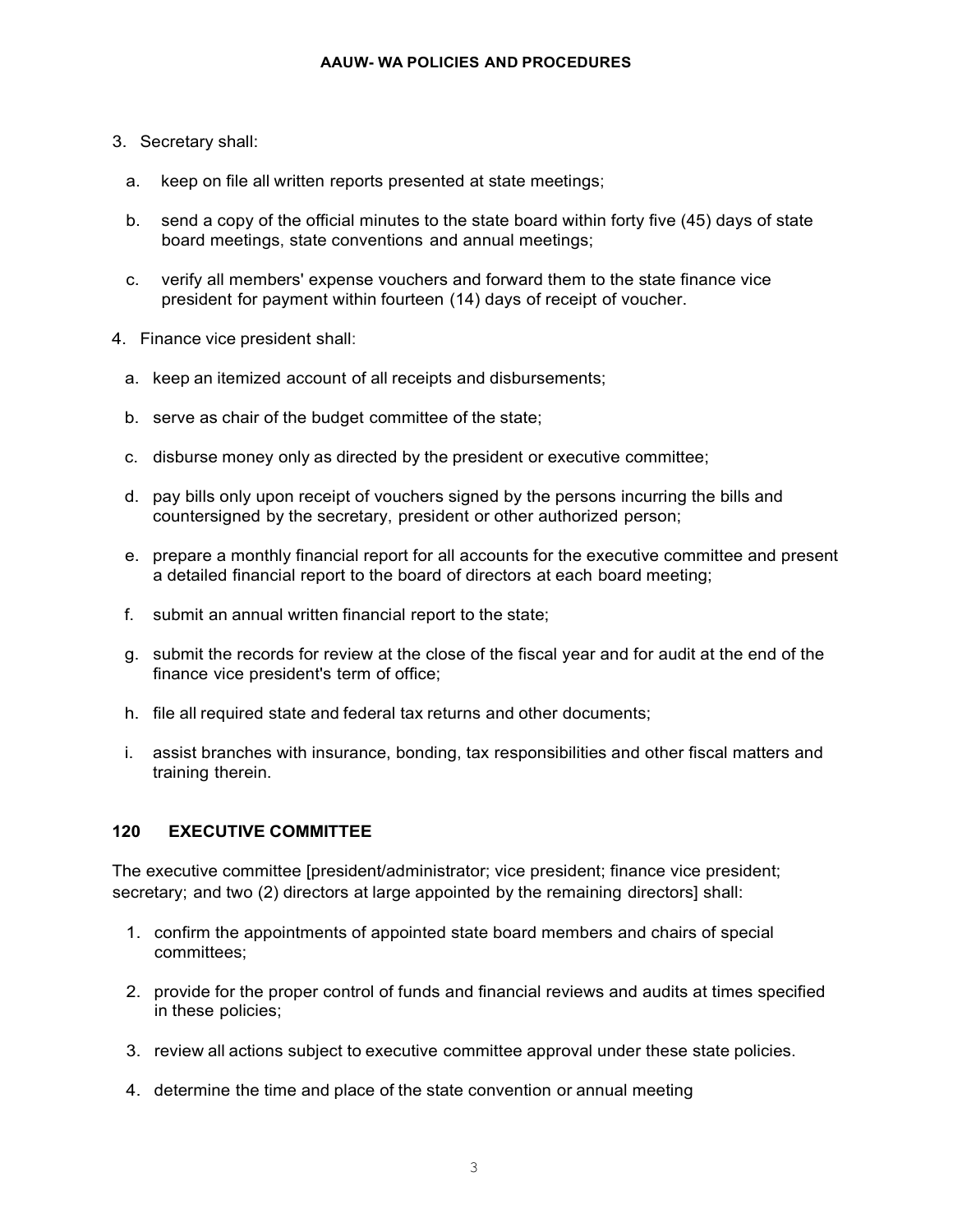# 130 APPOINTED STATE BOARD MEMBERS

- A. Appointed state board members shall be selected by the president/administrator in consultation with the executive committee. State committee members shall be appointed by the president/administrator in consultation with state committee chairs. Appointed committee chairs and members of committees and task forces shall be chosen for their experience in or outside of AAUW and their special aptitude for the work of the committee or task force, with due regard for geographical representation and rotation in diversity and membership.
- **B.** The duties of appointed state board members shall be those assigned by the president/administrator, the executive committee or the board of directors, state bylaws and policies, including updating their job description and providing a year-end report.
- C. The president/administrator and the executive committee may, for reasons such as scope of responsibility or geographic coverage, appoint co-chairs of committees or task forces.
- D. The following committees are encouraged but not mandatory and may be combined at the discretion of the executive committee or the state board:
- 1. Program. The committee shall be responsible for promoting mission-based programming through the state and providing support and training for branch and district leaders. The chair shall be appointed by the president/administrator with the consent of the executive committee.
- 2. Membership. The committee shall include the program and the college/university relations chairs. It shall endeavor to increase membership in the state through the establishment of new branches and the suggestion of new methods to increase and retain membership. It shall assist branch membership chairs as outlined in the list of duties. The chair shall be appointed by the president/administrator with the consent of the executive committee.
- 3. Communications. Members of the committee shall assist in producing the state newsletter and in other communication duties as needed. The chair shall be appointed by the president/administrator with the consent of the executive committee.
- 4. Public Policy. The committee shall include the president, one branch public policy chair from each district, and other persons as shall be deemed appropriate by the executive committee. It shall formulate and implement state public policy in compliance with AAUW policy, following the priorities set by the state board. The chair shall be appointed by the president/administrator with the consent of the executive committee.
- 5. AAUW Funds. The committee shall implement AAUW programs on Fellowships,<br>Research and Projects, Legal Advocacy Fund (LAF), Leadership Training Institute (LTI) and such others as may be established by AAUW. The chair shall be appointed by the president/administrator with the consent of the executive committee.
- 6. College/University Relations. The committee shall be responsible for planning and developing a mutually supportive relationship between institutions of higher education and the state and for establishing campus branches or satellites in conjunction with the membership vice president or as part of the membership committee. The chair shall be appointed by the president/administrator with the consent of the executive committee.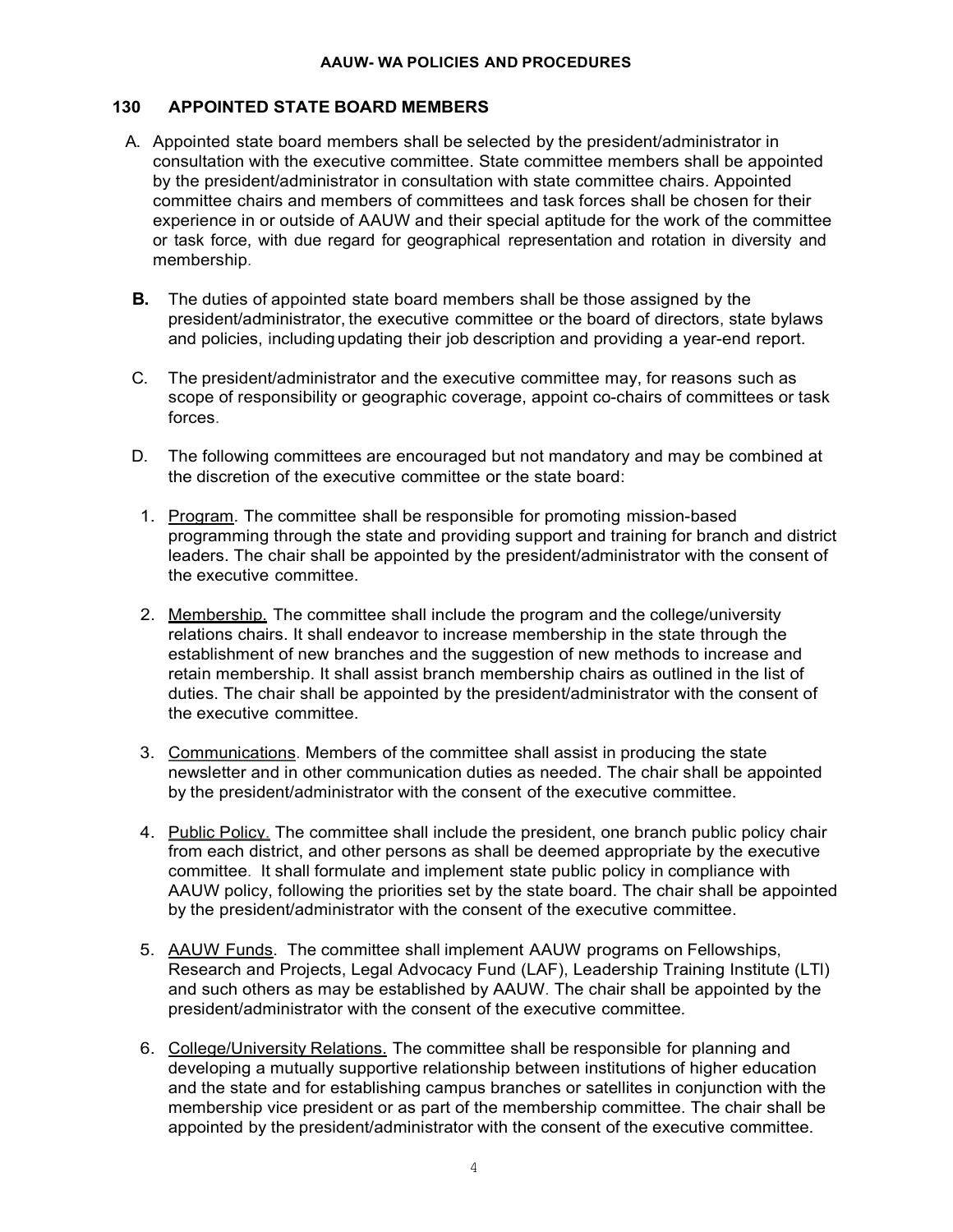- 7. Bylaws. In consultation with the state president, the committee shall be responsible for bringing the state bylaws into conformity with the bylaws of AAUW after each AAUW convention. The chair shall be appointed by the president/administrator with the consent of the executive committee.
- 8. Resolutions. The chair shall be appointed by the state president in consultation with the executive committee. This committee shall be responsible for processing resolutions submitted by branches, committees or individual members, approving or rejecting them as appropriate.

# 140 STATE BOARD OF DIRECTORS

The board of directors shall have twelve (12) members, consisting of the elected officers, four (4) elected directors and five (5) directors appointed with geographical representation considered

- A. The state board of directors shall fulfill the duties specified in the state bylaws.
- B. The state board of directors shall meet twice yearly.

# 150 BRANCH PRESIDENTS

- A. The branch president shall:
	- 1. be the official representative of the branch in the activities of AAUW on all levels;
	- 2. provide the names, addresses and phone numbers of all branch officers and chairs and such other branch-related information as requested to AAUW and to the state president by June 1.
	- 3. if mandated by AAUW, ensure that branch bylaws are updated after each AAUW convention and submitted as instructed to the state bylaws chair before the advertised deadline;
	- 4. ensure that the branch bylaws are brought into conformity with the bylaws of the state whenever state bylaws are changed;
	- 5. ensure that the branch finance vice president, unless otherwise authorized by the AAUW board of directors, sends state dues to the state finance vice president as soon as possible after receipt when dues have not been paid electronically to AAUW. Dues are payable to the state finance vice president on or before July 1.

# 160 FORMING A NEW BRANCH

- A. Association Bylaws and Policies shall be followed in forming a new branch.
- B. The state president/administrator, or her designee, shall visit a petitioning group desiring to form a branch and discuss with it the AAUW program and desirability of organizing a branch. After advising the existing branch or branches in the district from which the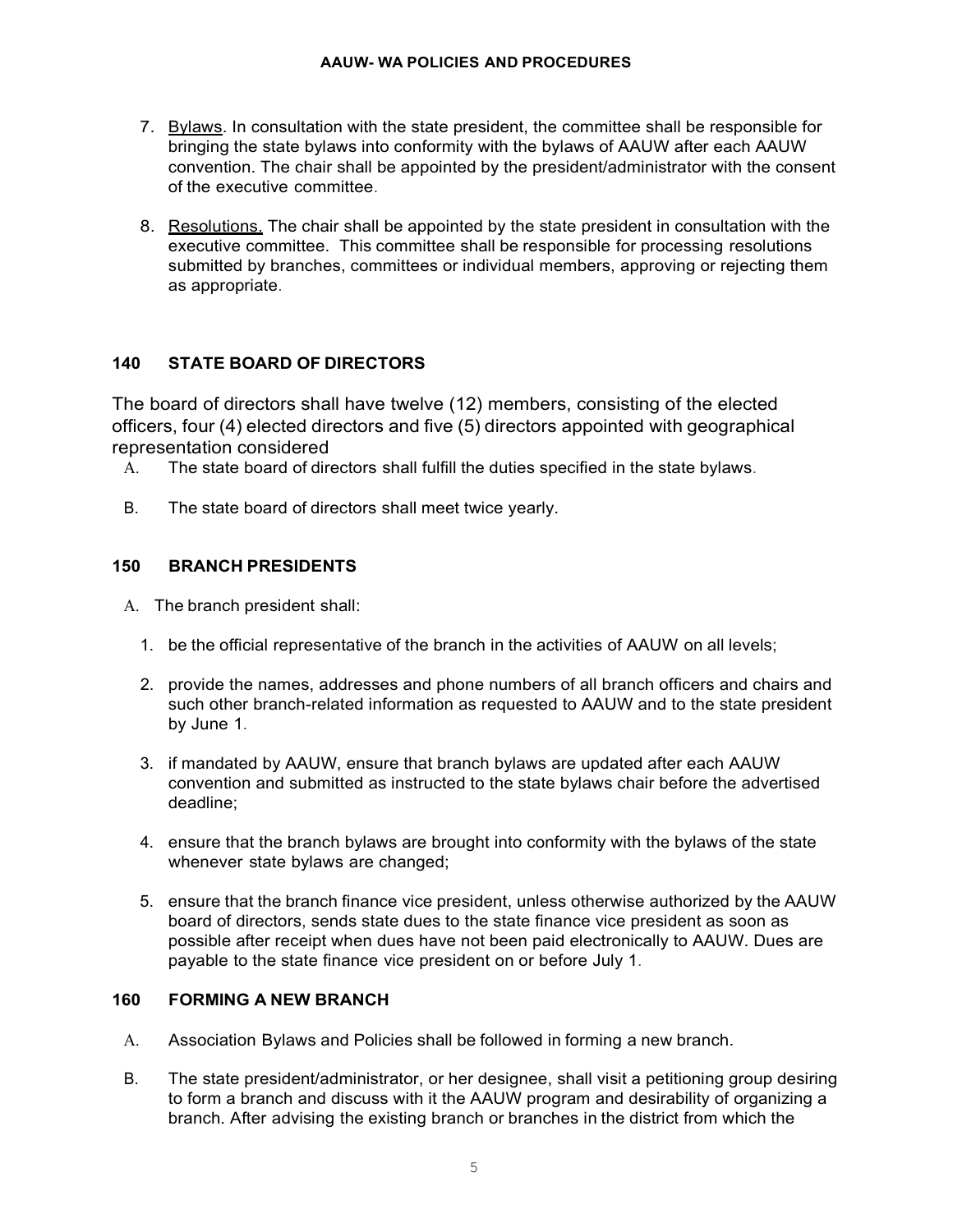petitioning group may draw membership, the state president shall make a recommendation to the state board of directors.

- C. Following AAUW policy, the state board shall approve the formation of a second branch in any area when the basis of such organization is to meet identified needs of potential members and to promote AAUW's priorities.
- D. When state board approval has been given, the state president/administrator shall notify the AAUW membership office and direct the state membership committee to continue organizing activities with the petitioning group, including preparation of branch bylaws, in consultation with the state president.
- E. Transmittal of the AAUW letter of recognition to the founding group shall be done as soon as it is received. Access to the state website shall be given to members of the new group.
- F. AAUW policies must be followed in selecting a name for the new branch.
- G. Completed paperwork or electronic data and dues must be submitted to AAUW and state officers by the organizers as soon as possible.
- H. Bylaws of the new branch must be approved by the state bylaws chair and by the AAUW bylaws chair. The new branch may elect to operate for up to one year with the "Interim Bylaws and Working Rules" provided by the AAUW Membership Department.
- I. When branches merge, state officers shall provide assistance as needed. AAUW policies must be followed in this process.
- J. AAUW policies shall be followed when a branch satellite is being created.
- K. In the event the state board of directors fails to give approval to the petitioning group of graduates qualified to form a branch, the state president/administrator shall send a written report to the organizing group and to the AAUW board of directors, explaining the reason(s) for not giving approval.

# 170 DISCONTINUING A BRANCH

- A. The state president/administrator shall notify a branch that appears to have forfeited the right to continue as a branch and request it to present its view in writing to the state board of directors within ninety (90) days.
- B. The state board of directors shall reply to the branch within sixty (60) days, confirming the discontinuation of the branch if it still is deemed appropriate.
- C. AAUW bylaws and policies regarding the property of a discontinued branch shall be followed.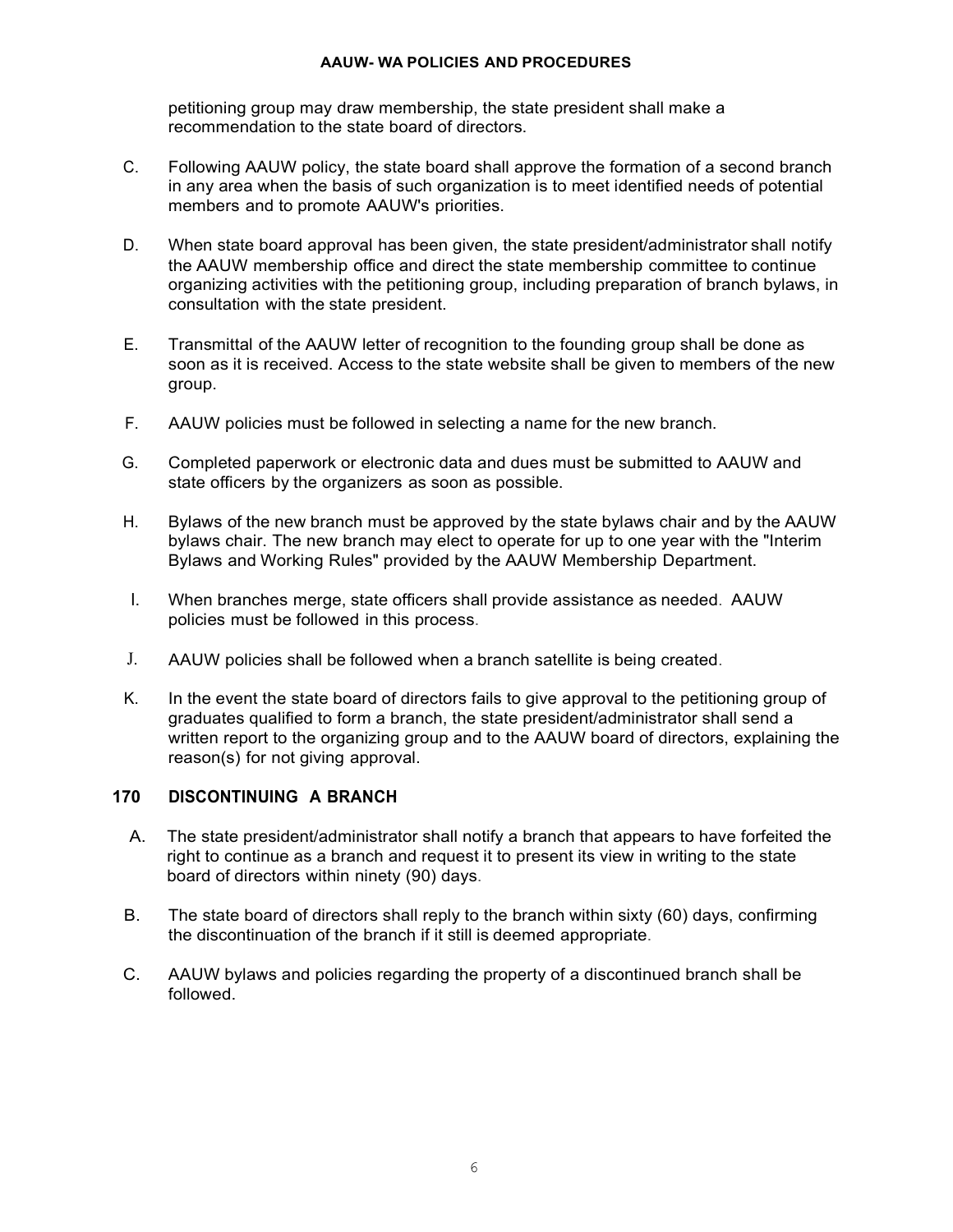# 200 ADMINISTRATION AND OPERATIONS

## 210 DIRECTORY

The directory shall be used only for AAUW purposes.

# 230 COMMUNICATIONS

- A. Whenever communications or requests for reports are sent to branch board members, duplicate communications shall be sent to branch presidents.
- B. If branch board members are not listed in the directory, materials intended for them shall be sent to the branch president for forwarding to the appropriate person in the branch.

# 240 WEB SITE POLICY

- A. Branch presidents will ensure that individual information posted in the public area of the AAUW-WA web site as part of their branch information respects the privacy concerns of the individual branch members. No individual's e-mail address, mailing address or telephone number will be posted without permission of the individual. To assist the web master in ensuring that privacy concerns are addressed, the branch president shall either send the branch information to the web master or identify to the web master the branch member authorized to send the information.
- B. The telephone numbers and mailing addresses of state board members are normally not included in the public area of the state board web page. State board members may request that their telephone number and mailing address be included by e-mailing or writing to the state web master.
- C. The telephone number, mailing address, personal e-mail address or photograph of a member shall not be published in the EVERGREEN LEADER or on the state web site without the permission of the member.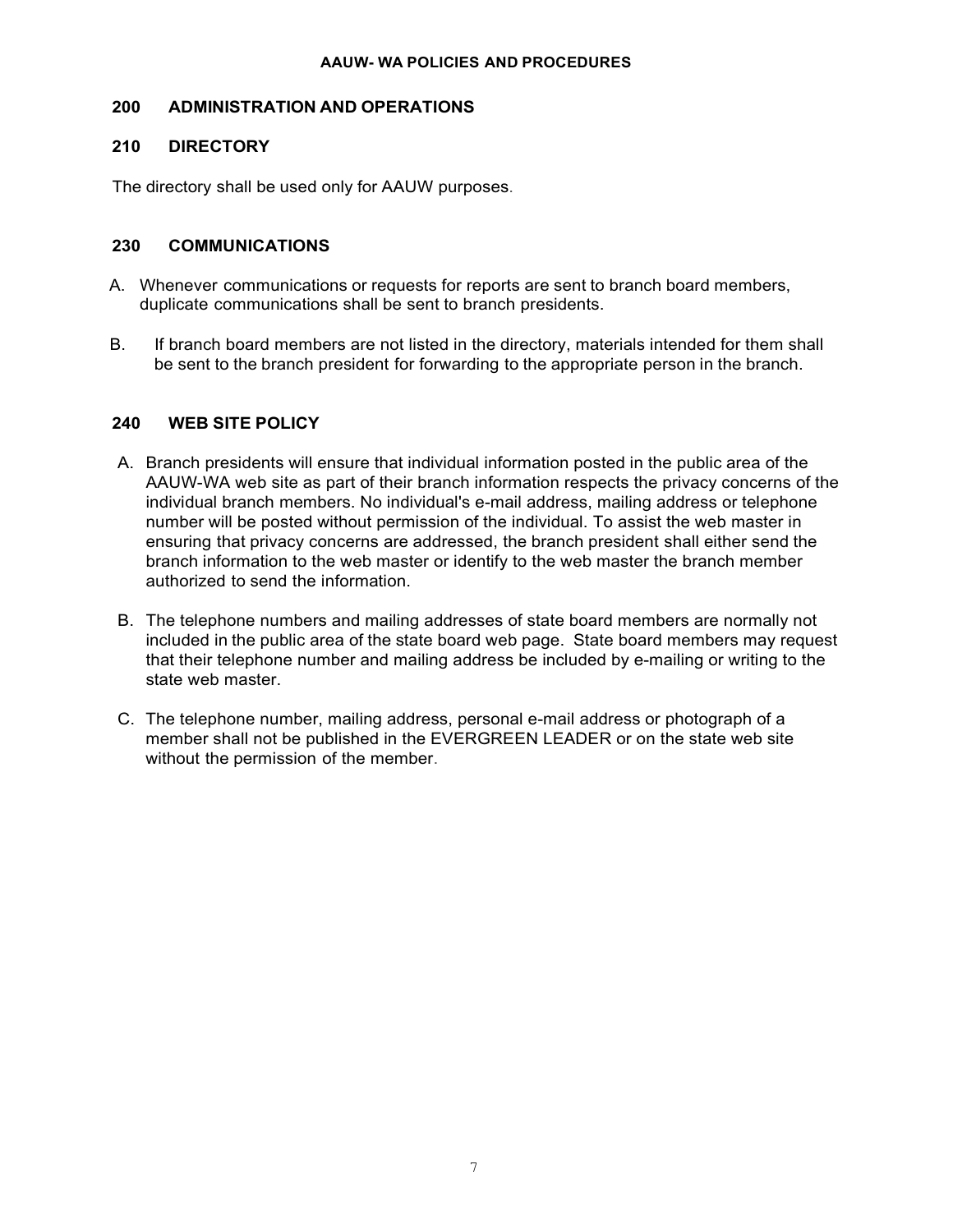#### 300 FISCAL AFFAIRS

#### 310 STATE DUES

- A. Each branch shall forward annual state dues of ten dollars (\$10.00) for each member belonging to the branch. Dues are payable to the state finance vice president on July 1. Dues received for late renewals or for new members shall be forwarded immediately.
- B. Student affiliates shall pay 50% of state dues. Each branch shall determine the amount for branch dues, not to exceed \$7.00.
- C. Dues of new members may be accepted at any time. State dues shall be discounted for new members joining between January 1 and June 30.
- D. State dues of Fifty-Year Honorary Life members shall be fifty percent (50%) of the amount paid by branch members.
- E. Dues are not refundable.

#### 320 BONDING

The state finance vice president and any other member of the state board of directors who works with financial accounts must be bonded.

#### 330 BUDGET

- A. All monies due to the state shall be sent to the finance vice president by June 15.
- B. When the budget is delivered to the state board, it shall show the previous year's budget for each line item, the current year's expenditures and the following year's allocation.
- C. Prior executive committee approval is required for any unbudgeted expense not otherwise covered in the state bylaws or policies.
- D. Exceptions to the above rules may be made by a majority vote of the executive committee.

#### 340 REIMBURSEMENT

- A. Reimbursement Policy: The following persons qualify for state reimbursement to attend state board, state convention, annual meeting and other official meetings as approved by the executive committee:
	- 1. all elected state officers/co-chairs;
- 2. all appointed state board members;
- 3. all other chairs/co-chairs of state committees and task forces doing work related to the agenda of the meeting, to the extent provided in the budget;
- 4. the state representative in connection with organizing new branches;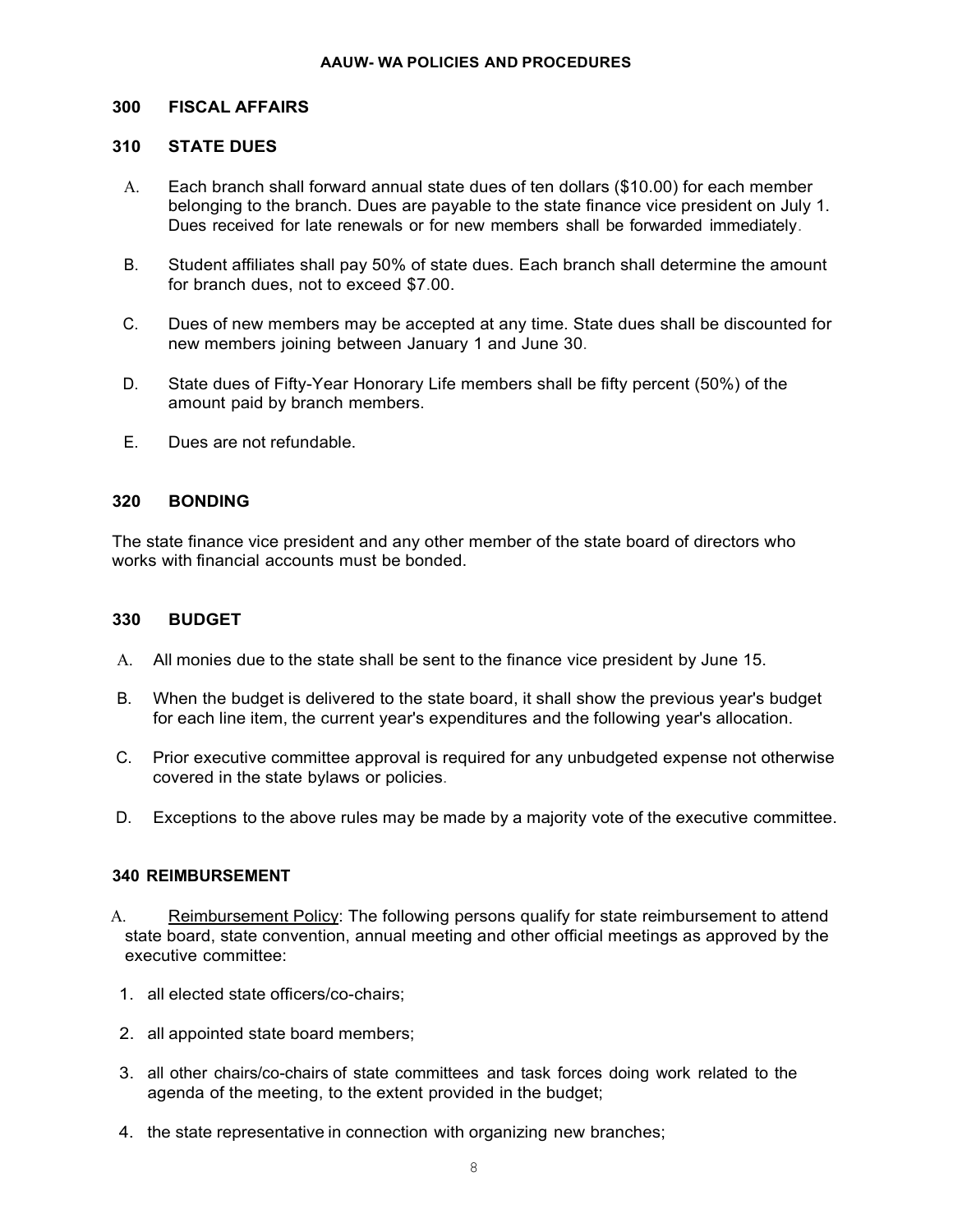- 5. a state-designated resource person when approved as a leader-on-loan by the executive committee;
- 6. a state executive committee member when specifically invited to support a branch meeting.
- B. State president/administrator:
- 1. Expenses shall be paid by the state for the state president/administrator at state workshops, board meetings, state conventions, annual meetings, district conferences and whenever the president is representing the state on official AAUW business.
- 2. To the extent provided in the budget, the state president/administrator shall be allowed expenses not paid by the Association for attendance at any training event for state presidents.
- 3. The state president/administrator or a designated representative shall be encouraged to participate in such non-AAUW meetings as are applicable to the AAUW purpose and program. The state executive committee shall use its discretion in allowing payment of the state president/administrator's expenses on a per diem basis as well as transportation.
- 4. The president/administrator, shall be reimbursed for attendance at AAUW conventions to the extent provided in the current budget, including but not limited to the registration fee, awards banquet costs, and lodging up to \$100.00 per day.
- C. Elected state officers and appointed state board members:
- 1. Expenses for elected state officers and appointed state board members shall cover travel cost to board meetings, conventions, annual meetings, and housing to whatever extent such expense shall be provided in the budget of the state duly approved each year.
- 2. Committees. Committee chairs may request reimbursement for expenses of committee members when the committee members have acted on behalf of the committee chair, consistent with the budget.
- D. Reimbursement process:
	- 1. June 1 is the deadline for presentation of prior bills. June bills must be presented by July 1. Payment after this deadline shall be at the discretion of the executive committee.
	- 2. All requests for reimbursements must be submitted to the state secretary for approval on a Washington state expense voucher or via electronic means when available. Vouchers are available from the state finance vice president, the state secretary, or on the state website.
	- 3. Reimbursement requests must include the date when the expense was incurred and paid receipts. They must be submitted within ninety (90) days of the incurred expense.<br>When approved by the secretary, the request shall be sent to the finance vice president for payment.
	- 4. Payment after the 90-day deadline shall be at the discretion of the executive committee.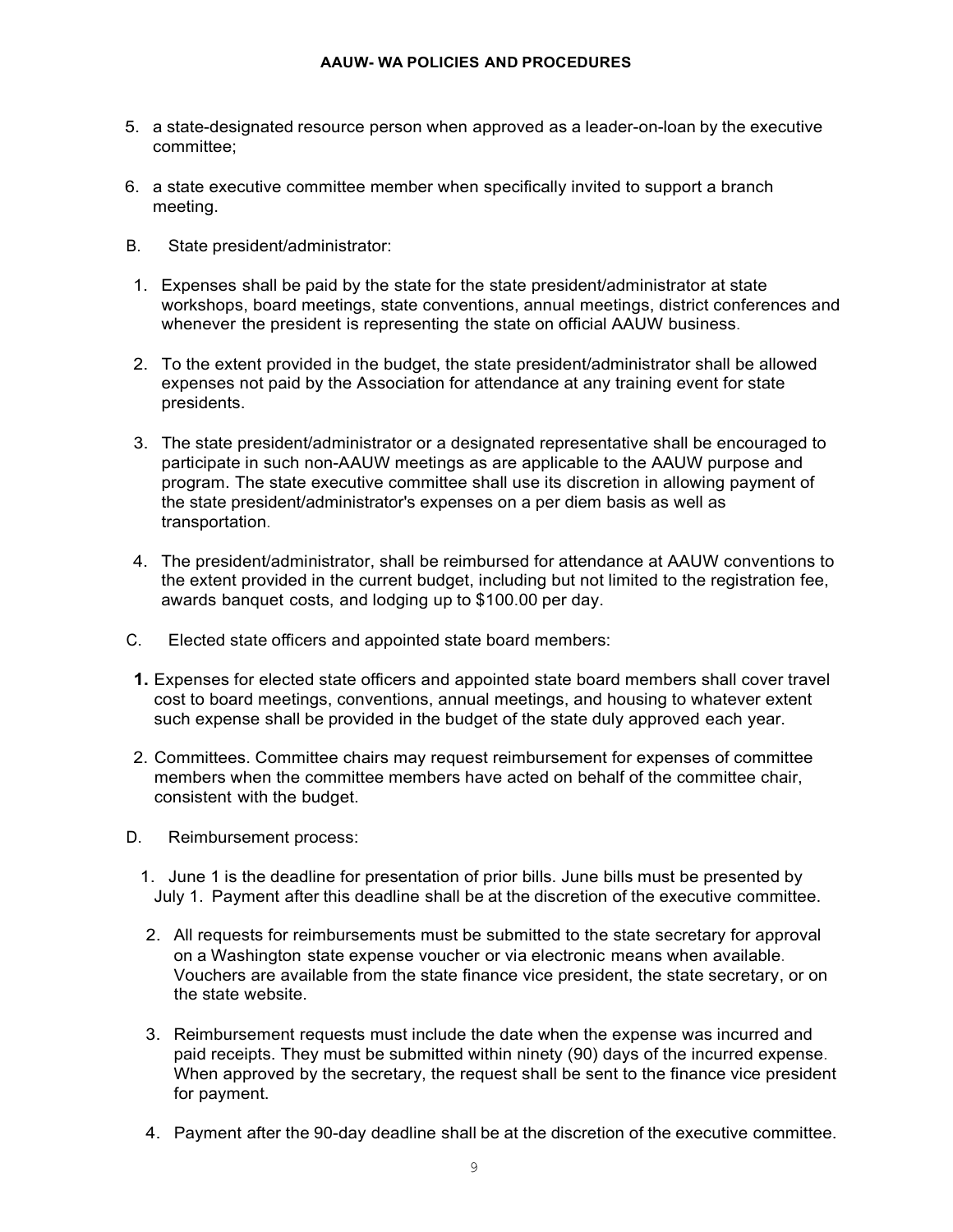- 5. The amount that may be reimbursed without receipts (except for mileage) is \$25.00 per person per year.
- 6. Bills from businesses or non-AAUW individuals shall be verified correct and forwarded to the state secretary with a voucher form prepared and signed by the member responsible for the expenditure.
- E. Reimbursement Formula
- 1. Travel Mileage will be reimbursed using the formula of 75% of the official IRS business rate rounded to the nearest half cent, plus ferry, toll bridge/road, and parking charges. If two or more officers travel together only the driver will be reimbursed. Persons choosing an alternative method of transportation may be reimbursed for actual transportation expenses not to exceed the lesser of the actual expenses or total reimbursement of round-trip automobile travel.
- 2. Lodging actual cost up to a maximum of \$75.00 per day per person.
- 3. Meals the actual cost of the meal not to exceed the following amounts: breakfast, \$5.00; lunch, \$10.00; dinner, \$20.00. Meal costs will not be reimbursed if they are included in the registration costs for state conventions, annual meetings, or other reimbursable conferences or conventions.
- 4. Child care person on official AAUW-WA state business may be reimbursed for child care costs with a maximum of \$20.00 per day.
- 5. Registration the full registration fee will be reimbursed for conventions, annual meetings, and state board meetings.

# 350 SMALL BRANCH SUBSIDY

A. Branches having less than 40 members (February count) qualify for a convention/annual meeting subsidy of \$100 once per fiscal year (July 1-June 30) for attending a convention or annual meeting. The branch president or a designated alternate must attend state business meetings and answer roll call. The state secretary shall record attendance.

#### 360 COMPENSATION

- A. In addition to following applicable federal, state and IRS requirements when providing any monetary payment to an individual in exchange for their services to the organization, AAUW-WA shall abide by the following policies.
- B. The AAUW-WA organization is comprised of all members in good standing of AAUW branch affiliates in Washington State. The organization shall have no employees.
- C. Directors shall not receive compensation for service as directors or officers. Directors may, if authorized by the board, receive reimbursement for travel and other actual expenses related to activities on behalf of AAUW-WA. (See policy 340 Reimbursement.)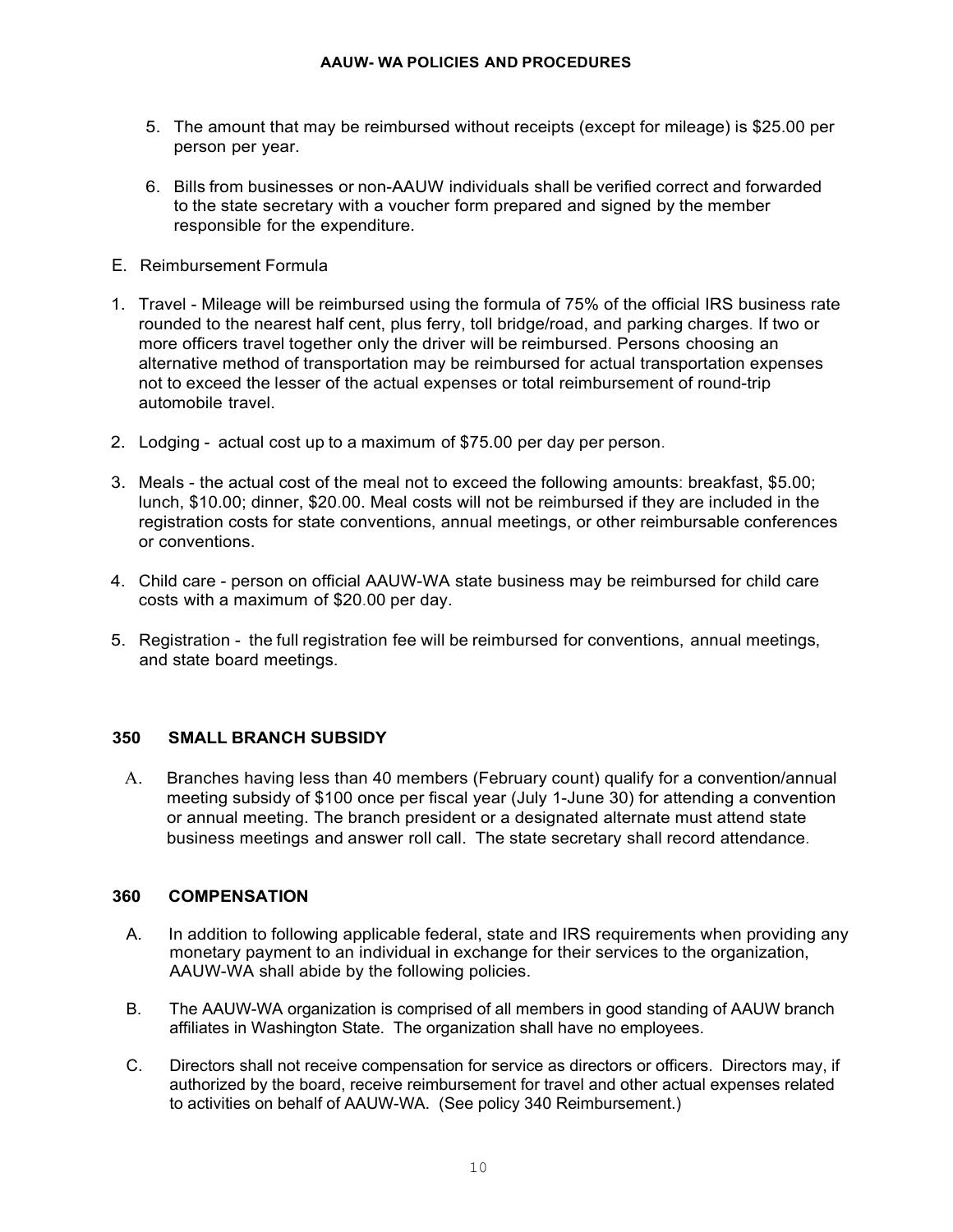D. The board may retain the services of independent contractors, accountants, legal counsel, or other professionals, from time to time, as it deems necessary or advisable, in the interest of the AAUW-WA. Compensation rates for such individuals or firms shall be within the standard market range for their profession within Washington State. For each individual or firm, specific responsibilities and compensation amounts shall be agreed, documented, and approved by the board prior to work commencing. The president shall sign all contracts.

# 370 CONFLICT OF INTEREST

A. Purpose. The purpose of the conflict of interest policy is to protect the interest of the American Association of University Women of the State of Washington (AAUW-WA) when it is contemplating entering into a transaction or arrangement that might benefit the private interest of an officer, director or committee member of AAUW-WA.. This policy is intended to supplement but not replace any applicable state laws governing conflicts of interest applicable to nonprofit and charitable corporations.

# B. Definitions.

- 1. Interested Person. Any director, officer, or member of a committee with board-delegated powers who has a direct or indirect financial interest, as defined below, is an interested person.
- 2. Financial Interest. A person has a financial interest if the person has, directly or indirectly, through business, investment or family -
	- a. an ownership or investment interest in any entity with which AAUW-WA has a transaction or arrangement, or
	- b. a compensation arrangement with AAUW-WA or with any entity or individual with which AAUW-WA has a transaction or arrangement, or
	- c. a potential ownership or investment interest in, or compensation arrangement with, any entity or individual with which AAUW-WA is negotiating a transaction or arrangement.

Compensation includes direct and indirect remuneration as well as gifts or favors that are substantial in nature.

# C. Procedures.

- 1. Duty to Disclose. In connection with any actual or possible conflicts of interest, an interested person must disclose the existence and nature of his or her financial interest to the directors and members of committees with board delegated powers considering the proposed transaction or arrangement.
- 2. Determining Whether a Conflict of Interest Exists. After disclosure of the financial interest, the interested person shall leave the board or committee meeting while the financial interest is discussed and voted upon. The remaining board or committee members shall decide if a conflict of interest exists.
- 3. Procedures for Addressing the Conflict of Interest.
	- a. The chairperson of the board or committee shall, if appropriate, appoint a disinterested person or committee to investigate alternatives to the proposed transaction or arrangement.
	- b. After exercising due diligence, the board or committee shall determine whether AAUW-WA can obtain a more advantageous transaction or arrangement with reasonable efforts from a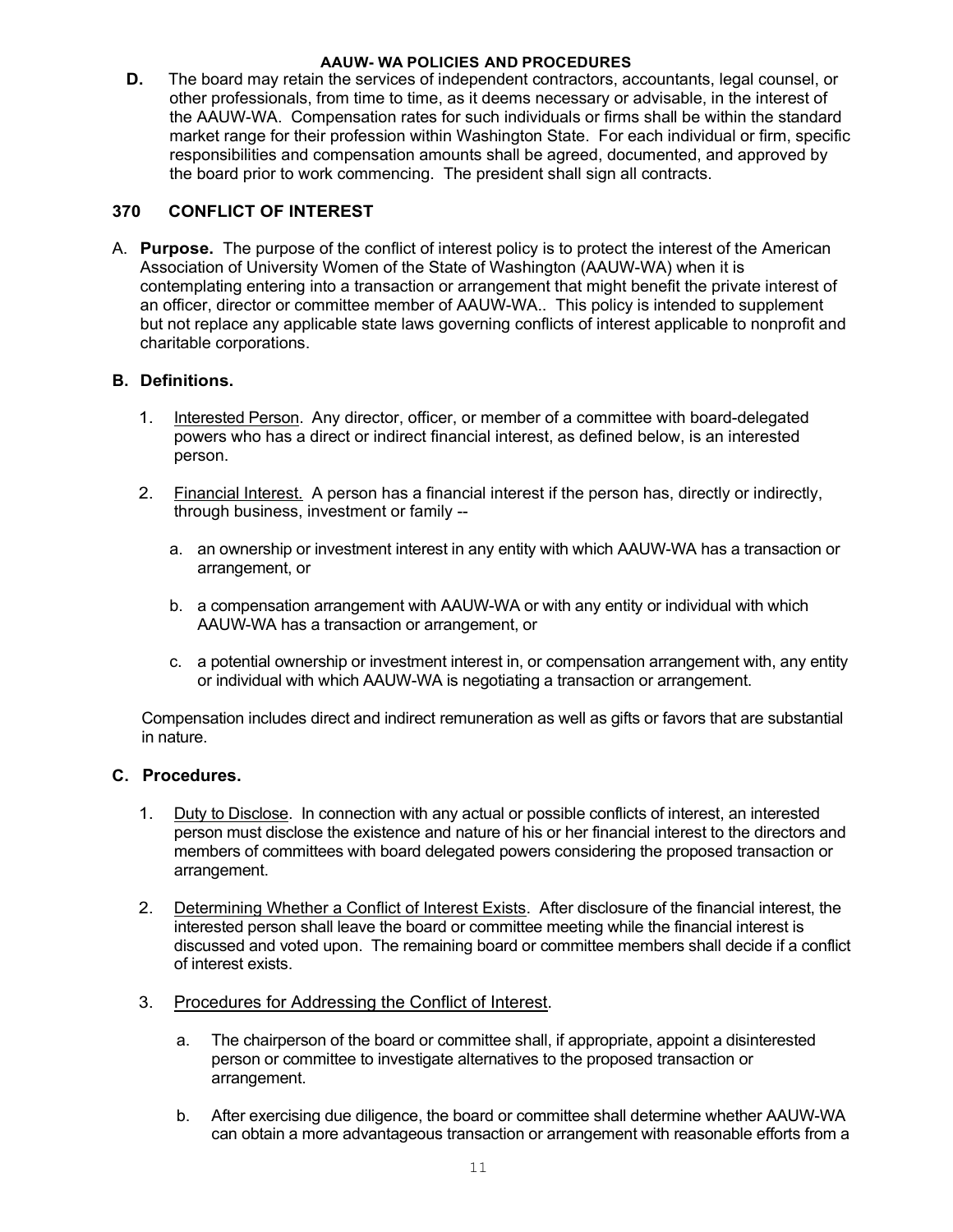person or entity that would not give rise to a conflict of interest.

- c. If a more advantageous transaction or arrangement is not reasonably attainable under circumstances that would not give rise to a conflict of interest, the board or committee shall determine by a majority vote of the disinterested directors whether the transaction or arrangement is in the Corporation's best interest and for its own benefit and whether the transaction is fair and reasonable to the Corporation and shall make its decision as to whether to enter into the transaction or arrangement in conformity with such determination.
- 4. Violations of the Conflict of Interest Policy.
	- a. If the board or committee has reasonable cause to believe that a member has failed to disclose actual or possible conflicts of interest, it shall inform the member of the basis for such belief and afford the member an opportunity to explain the alleged failure to disclose.
	- b. If, after hearing the response of the member and making such further investigation as may be warranted in the circumstances, the board or committee determines that the member has in fact failed to disclose an actual or possible conflict of interest, it shall take appropriate disciplinary and corrective action.
- D. Records of Proceedings. The minutes of the board and all committees with board-delegated powers shall contain –
	- a. the names of the persons who disclosed or otherwise were found to have a financial interest in connection with an actual or possible conflict of interest, the nature of the financial interest, any action taken to determine whether a conflict of interest was present, and the board's or committee's decision as to whether a conflict of interest in fact existed.
	- b. the names of the persons who were present for discussions and votes relating to the transaction or arrangement, the content of the discussion, including any alternatives to the proposed transaction or arrangement, and a record of any votes taken in connection therewith.

# E. Compensation.

- a. A voting member of any committee who receives compensation, directly or indirectly, from AAUW-WA for services is precluded from voting on matters pertaining to that member's compensation.
- b. A voting member of any committee whose jurisdiction includes compensation matters and who receives compensation, directly or indirectly, from AAUW-WA for services is precluded from voting on matters pertaining to that member's compensation.
- c. No voting member of the governing board or any committee whose jurisdiction includes compensation matters and who receives compensation, directly or indirectly, from AAUW-WA, either individually or collectively, is prohibited from providing information to any committee regarding compensation.
- F. Annual Statements. Each director, principal officer and member of a committee with board delegated powers shall annually sign a statement which affirms that such person -
	- a. has received a copy of the conflicts of interest policy,
	- b. has read and understands the policy,
	- c. has agreed to comply with the policy, and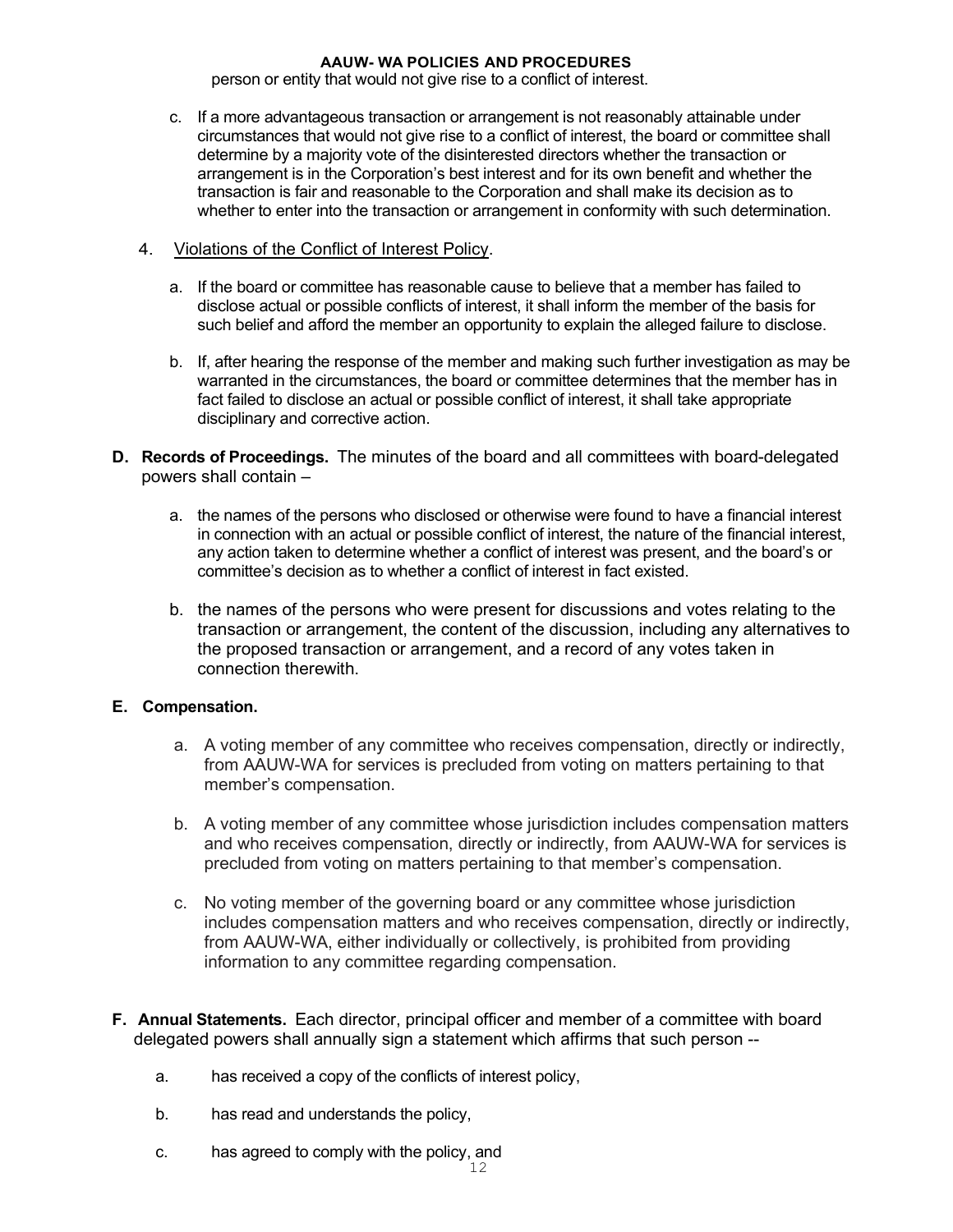- d. understands that AAUW-WA is a charitable organization and that in order to maintain its federal tax exemption it must engage primarily in activities which accomplish one or more of its tax-exempt purposes.
- G. Periodic Reviews. To ensure that AAUW-WA operates in a manner consistent with its charitable purposes and that it does not engage in activities that could jeopardize its status as an organization exempt from federal income tax, periodic reviews shall be conducted. The periodic reviews shall, at a minimum, include the following subjects:
	- a. Whether compensation arrangements and benefits are reasonable and are the result of arm's-length bargaining.
	- b. Whether partnership and joint venture arrangements conform to written policies, are properly recorded, reflect reasonable payments for goods and services, further AAUW-WA's charitable purposes and do not result in inurement or impermissible private benefit.
	- d. Whether agreements to provide services further AAUW-WA's charitable purposes and do not result in inurement or impermissible private benefit.
- H. Use of Outside Experts. In conducting the periodic reviews specified above, AAUW-WA may, but need not, use outside advisors. If outside experts are used, their use shall not relieve the board of its responsibility for ensuring that periodic reviews are conducted.

# 400 EVENTS

- A. All statewide and district events shall be self-supporting.
- B. Alcohol shall not be served at any AAUW event unless the event is specifically covered by liability insurance that covers the use of alcohol and unless all alcohol is served only by a licensed agent. In addition, non-alcoholic beverages must be readily available.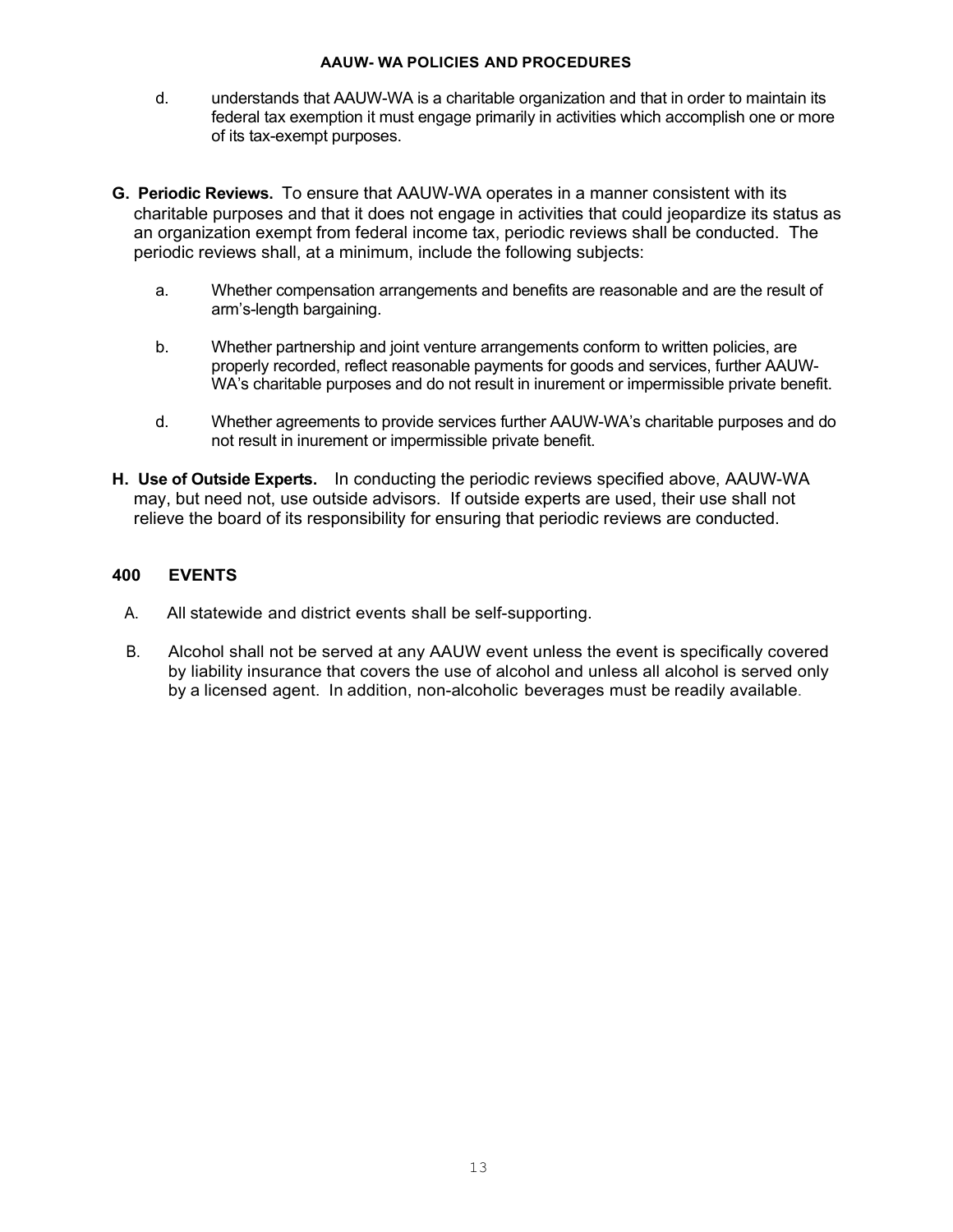# 410 DISTRICTS

- A. Branches within the state shall be organized into districts for the purposes of conducting leadership training and other joint projects.
- B. The composition of districts shall be reviewed and updated at least every five years, effective 2013, or whenever more than one branch within a single district is activated or inactivated.
- C. District composition effective 2012:

East - Colville, Palouse-Garfield, Ritzville, Spokane

Central - Dayton,, Tri-Cities, Walla Walla, Wenatchee

Northwest-Anacortes, Bellingham, Clallam, Everett, Mount Vernon, Port Townsend, Stanwood-Camano Island, Whidbey Island

North Puget Sound - Edmonds-SnoKing, Highline, Issaquah, Kirkland-Redmond, Lake Washington, Seattle, Southeast King County

South Puget Sound - Federal Way, Gig Harbor, Olympia, Puyallup Valley, Tacoma

Southwest- Cowlitz County, Hudson's Bay, Lewis County, Twin Harbors, Vancouver, **Willapacific** 

D. Branch presidents or their designated alternates within a district shall be responsible for organizing district conferences or activities. A chair shall be selected within the district. The chair need not be a current branch president.

# 420 LEADERS-ON-LOAN

The purpose of the leader-on-loan program is to provide mission support, leadership development and membership assistance to branches and districts.

- 1. Branches and district conferences are entitled to one leader-on-loan, an experienced member within the state who has skills appropriate to the needs of the host group on an annual basis.
- 2. The branch or district may request a particular leader to be their leader-on-loan in consultation with the state executive committee. Whenever possible, the leader requested will be approved to work with the branch or district. If it is not possible, the state executive committee shall suggest another leader for branch or district approval who can meet the needs of the host group.
- 3. The host district shall provide meals and lodging relevant to the event and shall waive registration fees for the leader-on-loan.
- 4. The leader-on-loan shall follow state reimbursement policy when requesting mileage for attending the event.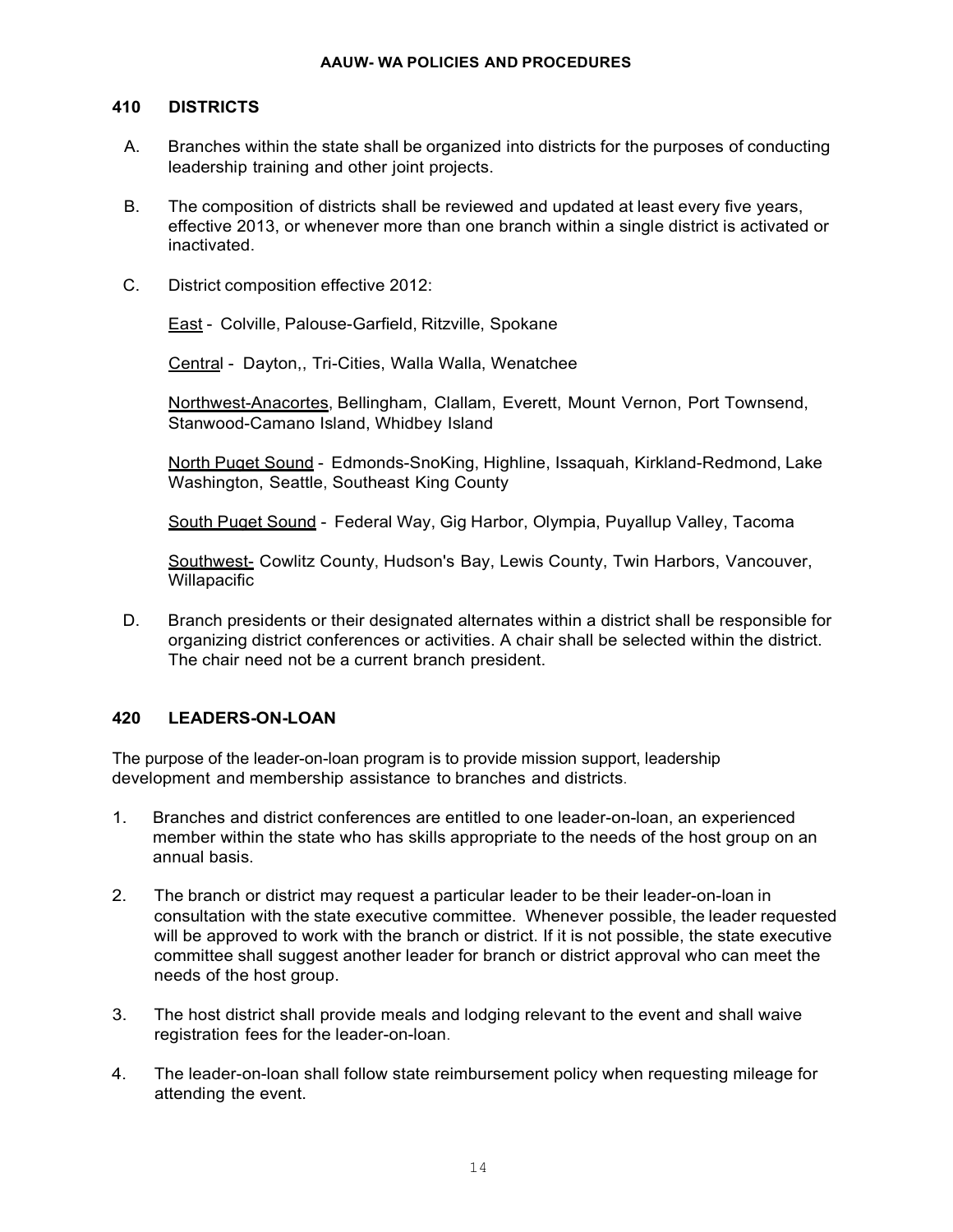# 430 PRE-CONVENTION OR ANNUAL MEETING ACTIVITIES

The purpose of pre-convention or pre-annual meeting activities is to provide continuing education to AAUW members and other people in the area as a community service project, and to increase the visibility of AAUW in the community. Any branch, task force, or other organized group of AAUW may host an activity. The organizing group is responsible for all arrangements, registration and expenses of the event.

# 440 STATE CONVENTION OR ANNUAL MEETING

- A. The convention or annual meeting committee will include the committee chair, the state president/administrator, the finance vice president and the state program and college/university chairs, and a chair person from the sponsoring branch(es).
	- 1. The sponsoring branch(es) will have responsibility for serving as a local liaison to the hosting college/university partner or convention center, coordinating local marketing and media activities, and providing staffing for the meeting.
	- 2. It is recommended a host college or university shall be in a strong relationship with the local branch(es) and/or AAUW WA, and offer adequate meeting space with April availability, and that there be adequate nearby lodging options.
	- 3. To obtain site proposals from branches, the executive committee will publish selection criteria, request branch letters of interest that meet selection criteria, and select the sponsoring branch(es) by the summer leadership conference that precedes the next convention or annual meeting.
	- 4. If no branch submits a plan that meets the selection criteria before the summer leadership conference, the state board of directors will become the sponsoring group for the next convention or annual meeting.
- B. Business. The state president/administrator and finance vice presidentare responsible for organizing the business aspects of the convention or annual meeting. All state meetings shall be budgeted to be self-supporting.

The president/administrator shall:

- 1. sign all facilities contracts;
- 2. appoint an experienced parliamentarian to be active at all business meetings to ensure that proper parliamentary procedure is followed;
- 3. preside at all general sessions and the board meeting unless the executive committee directs otherwise;
- 4. arrange for the recognition of and awards to branches and members.
- C. Program. The program chair shall: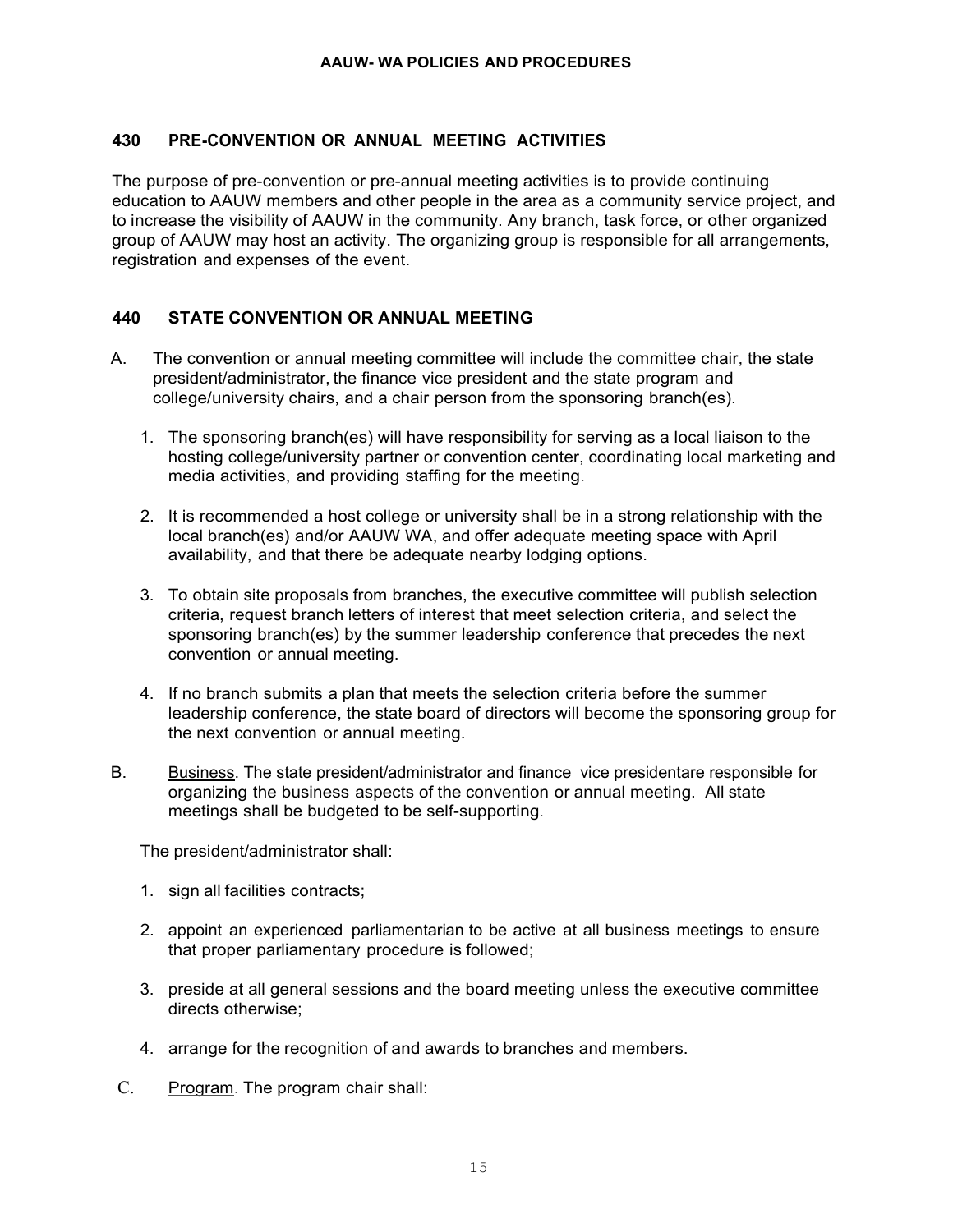- 1. be responsible for organizing all convention programming including, but not limited to, workshops, speakers and panel discussions, and counterpart and mission sessions, subject to review by the executive committee.
- 2. serve as chair of the convention or annual meeting program development committee and may appoint other members including branch vice presidents of.
- 3. develop and maintain a convention or annual meeting schedule;
- 4. provide, with the assistance and cooperation of other state officers and board members (including but not limited to the nominating committee chair, AAUW Funds chair, and public policy chair), information related to convention programming as needed for web posting and the printed program;
- 5. provide for a convention or annual meeting evaluation by participants.
- D. Budget. The finance vice president shall:
- 1. arrange for payment of registration fees for all state meetings;
- 2. determine late fees to be assessed and set the timeline for them;
- 3. ensure that expenses for an AAUW leader-on-loan are included in the budget;
- 4. Non-AAUW speakers/panel members/workshop leaders who are not otherwise participating in the convention shall receive a stipend not to exceed \$200 plus transportation (mileage or airfare, whichever is less) -and may be offered a complimentary meal before or after their presentation.
- 5. The sponsoring branch(es) may propose a special registration fee for non-delegate local members and full-time students to encourage their part-time participation in the event, subject to the approval of the committee.
- 6. AAUW-WA does not pay speaker fees, but a donation to a charitable organization of the speaker's choice may be made on behalf of the speaker or a small appreciation gift may be given to the speaker, at the discretion of the committee.
- E. State Meeting Rules
- 1. Smoking laws shall be followed. Smoking will not be permitted at any session of a state meeting.
- 2. Registration for the event shall be required for any member seeking admittance to meetings.
- 3. Credentials. When a delegate voting system is in use, the credentials of a delegate shall be certified before the delegate may participate in the business sessions or vote at the polls.<br>a. Credentials shall not be processed in the half-hour preceding the opening of the
	- polls.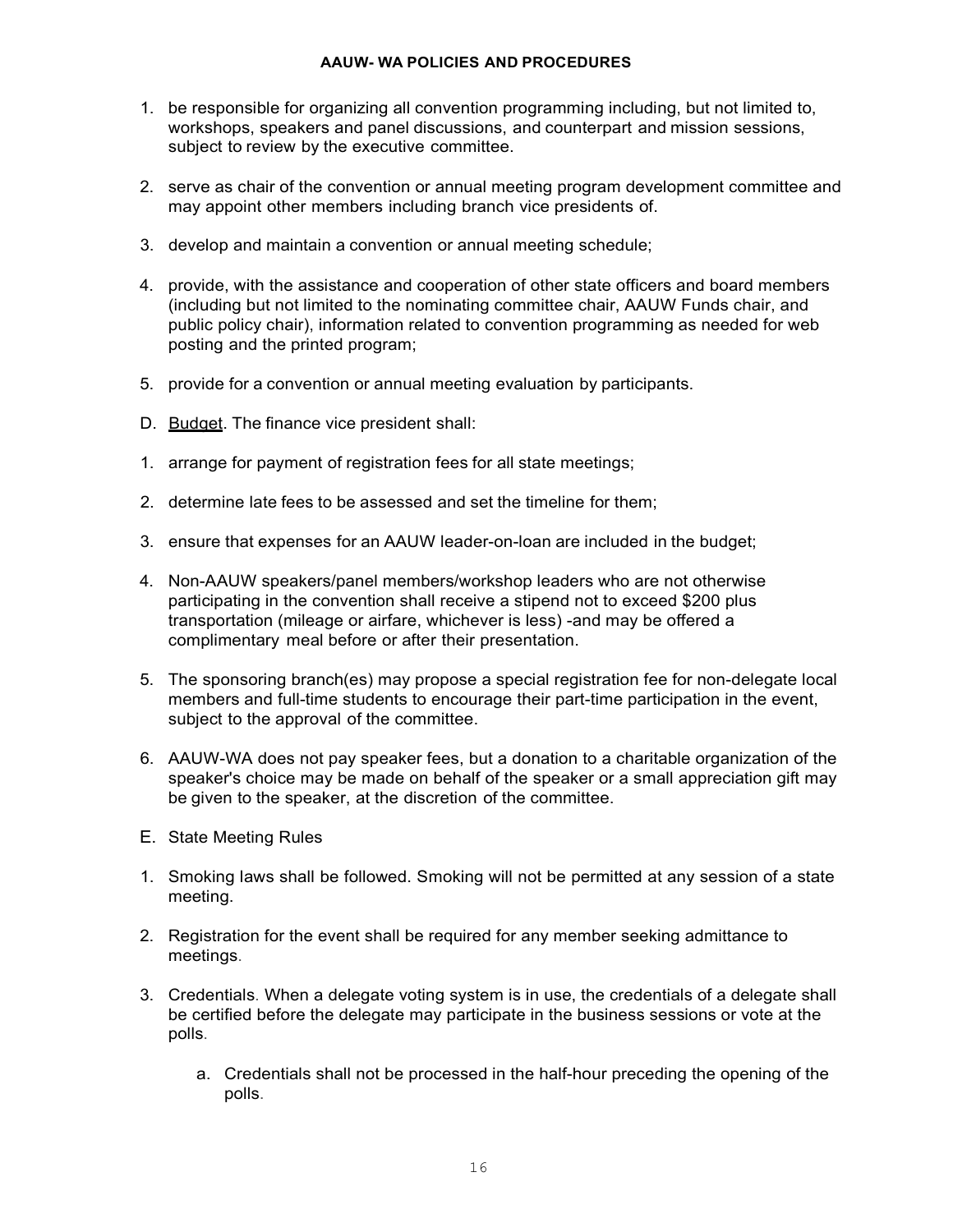- b. A credentials committee report shall be given at the beginning of the first business meeting of the day. This count shall establish the number of voting members.
- F. Procedure.
- 1. Only delegates may make motions or vote, but any member may participate in the business sessions.
- 2. Each member addressing the chair shall state her/his name and AAUW affiliation.
- 3. Debate shall be limited to two speeches of two minutes each for any member of the assembly on each issue unless further time is granted.
- 4. Whenever possible, debate on each issue shall be rotated between pro and con positions.
- 5. Any delegate may move to have a vote taken by card count. This motion requires a second and majority vote to adopt. The branch president or designated delegation chair may cast any remaining votes to which that branch is entitled.
	- a. The cards shall be raised and the person at the end of each row shall count the cards in that row.
	- b. Tellers, appointed by the chair, shall tally the row counts and total the vote.
- 6. Any delegate may move for a written ballot on a motion brought before the body. This motion requires a second and a majority vote to adopt.
- 7. When written ballots have been used, the elections committee shall, immediately after the elective ballots have been tabulated, place all ballots in a sealed envelope and deposit them with the state secretary for destruction after thirty (30) days.
- 8. Order of the day. The official convention program, as amended, shall constitute the order of the day.
- 9. Adoption of convention or annual meeting rules shall be one of the first orders of business at the first business meeting of the event.
- 10. Minutes approval. The minutes shall be approved by a committee appointed by the presiding officer.
- 11. Suspension of rules. These rules may be suspended by majority vote except for rules D.3 and D.5.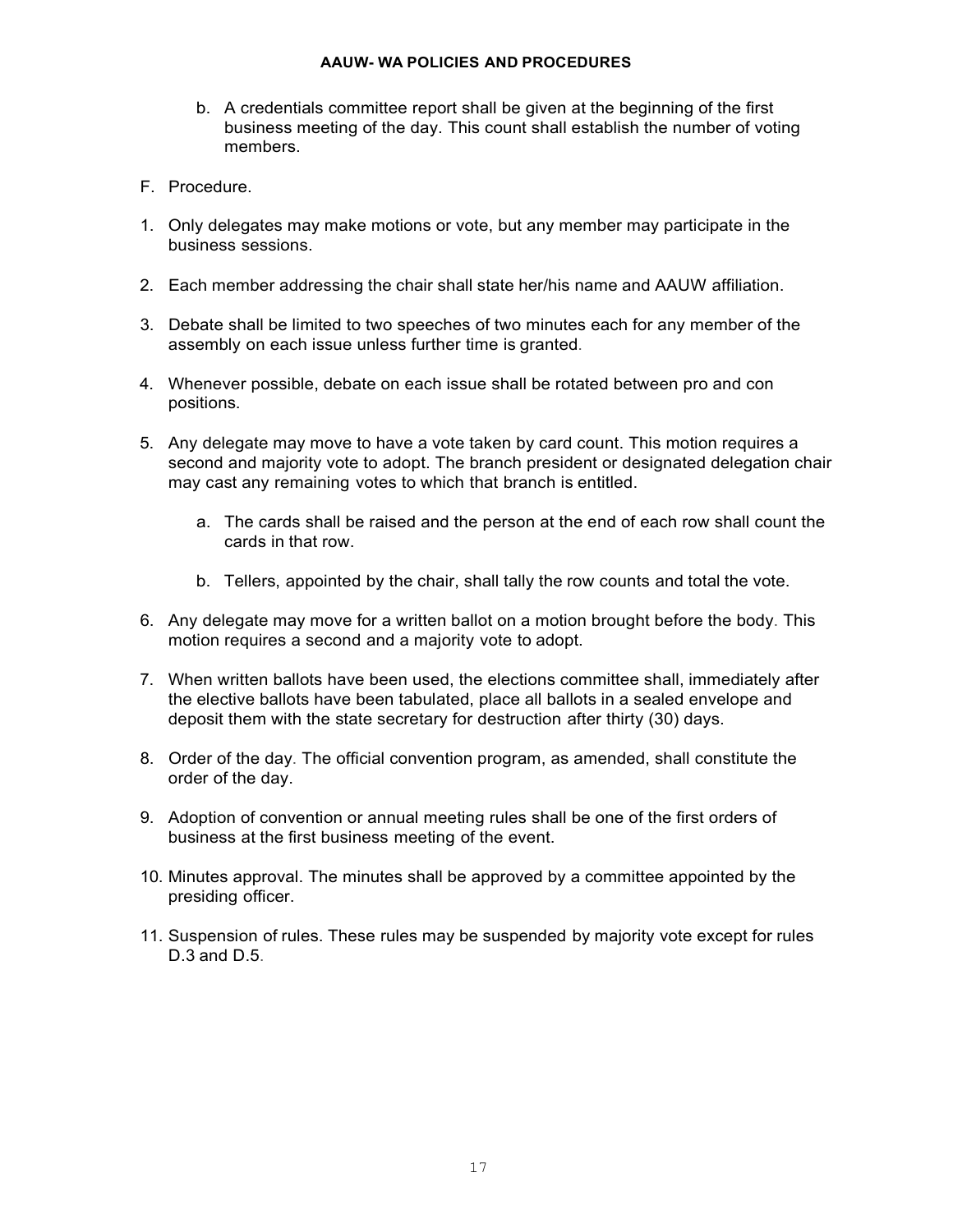# 450 RESOLUTIONS

- A. Members of the state desiring to present proposed resolutions to the convention must submit them in writing to the resolutions committee at least two (2) months before the convention or annual meeting.
- B. If no Resolutions committee exists to receive the resolution, the bylaws committee shall receive it.
- C. The resolutions committee shall screen proposed resolutions based on the following criteria: appropriate emphasis or extension of AAUW goals and programs; statewide implications; timelines; strong member support; potential for distinctive AAUW contribution; practical/fiscal potential for implementation.
- D. The resolutions committee shall be authorized after consultation with and with the consent of the presenter(s) - to reword, clarify or combine the resolutions presented to it.
- E. The committee is required to send resolutions to be presented at the convention or annual meeting to all branches for their consideration at least one (1) month before the convention or annual meeting.
- F. The resolutions shall be presented by the resolutions committee to the delegate body at the convention or annual meeting for a vote. A majority of the votes is required for the resolution to pass.
- G. Resolutions on policies, program, public policy, or other matters may be proposed from the floor only if two-thirds (2/3) of the delegates vote to hear the resolution. If the delegates vote to hear a resolution, it requires approval by three-fourths (3/4) vote of the delegates to pass.

# 500 POLITICAL ACTION

# 510 PUBLIC POLICY PROGRAM

- 1. The public policy program of AAUW-WA shall incorporate both the AAUW and the AAUW-WA public policy priorities.
- 2. The comprehensive public policy program will be reviewed and updated at least every six years.
- 3. Should there be any major change in the emphasis of the AAUW agenda, the AAUW-WA comprehensive public policy program can be reviewed earlier and may be added to on a temporary basis by the public policy committee with approval of the executive committee or the state leadership team between conventions or annual meetings.
- A. Reviewing the Program
	- 1. Items may be proposed to the public policy committee for consideration by a branch, acting by a majority vote at any regular meeting; by a member of the state board; or by any state member acting as an individual.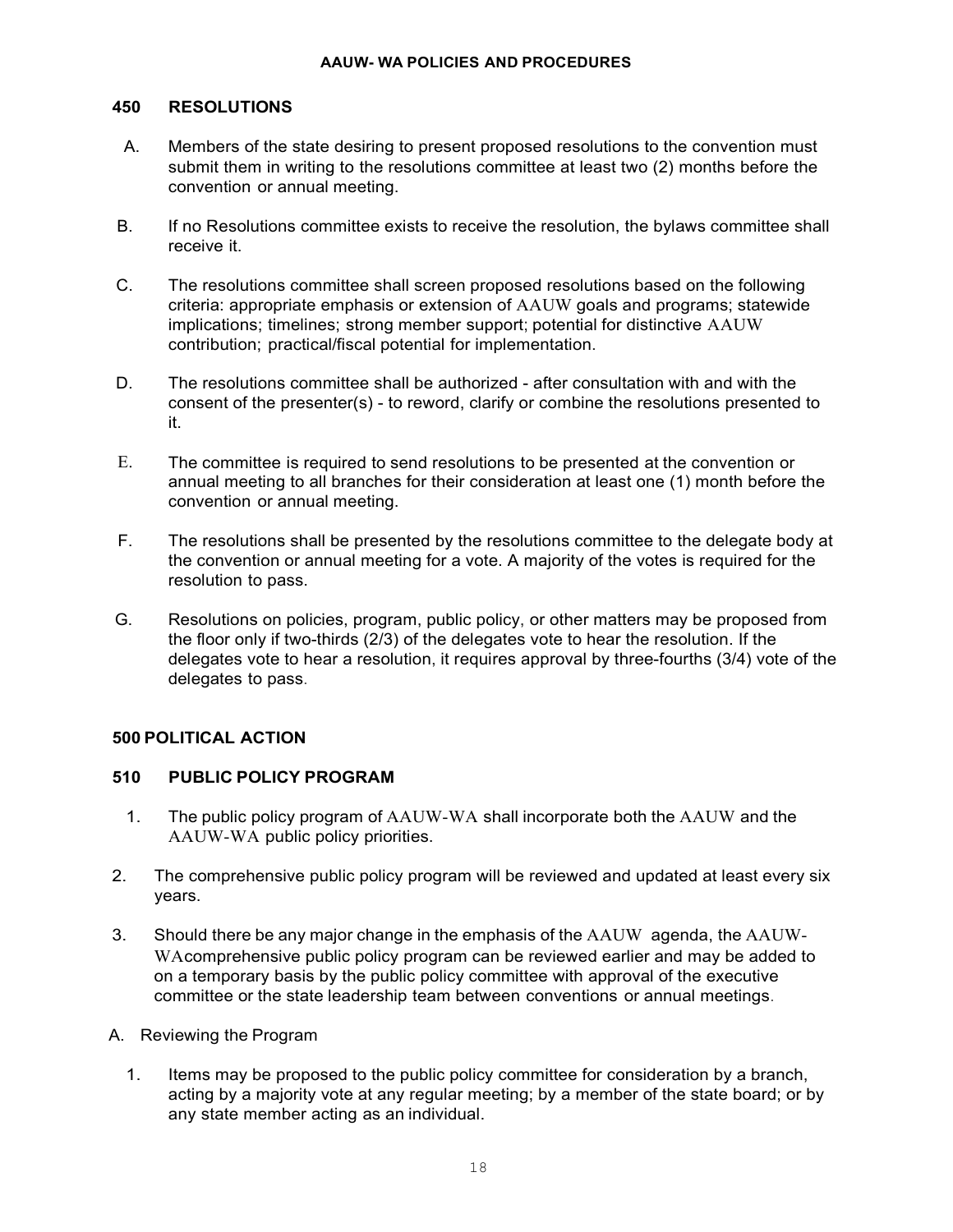- 2. The updating of the public policy priorities is a continuous process that consists of the following steps:
	- a. The call for change proposals is issued through the EVERGREEN LEADER and communicated electronically to members in the fall before a convention or annual meeting scheduled to review and update the document.
	- b. Proposals are reviewed, accepted or rejected and refined by the public policy chairs and public policy committee members in January. Originators of proposals are notified of the disposition of their proposal within one week after the decision is made. If a proposal has been modified or not accepted, the originator is given the committee's rationale and told how to bring a proposal to the floor of the convention should they so choose.
	- c. Accepted proposals are brought before the executive committee for further review and refinement before the deadline for the proposals to be published in the EVERGREEN LEADER.
	- d. Proposals to be voted on are then published in the EVERGREEN LEADER issue that contains the call to convention or annual meeting. These are presented at convention for a vote.
	- e. Members who intend to propose (1) major modifications to the redraft or any of its revisions as sent out by the committee, or (2) items that have not gone through the redrafting process, must make copies of their proposals with supporting documentation available to all delegates at the time of registration. The cost of these materials must be assumed by the members(s) making the proposals.
- B. Adopting the Principles at the State Convention or Annual Meeting
	- 1. The order of discussion of and vote on the sections of the redraft shall be determined by a random draw at the start of the public policy program sessions.
	- 2. The public policy committee shall present the redraft for adoption, subject to discussion and amendment on the floor of the business session.
	- 3. A revision that has gone through the process must be moved on the floor for consideration.
	- 4. A motion for consideration of an item which has not gone through the redrafting process must receive a two-thirds (2/3) majority.
	- 5. Final adoption shall be by floor vote of attending delegates.
	- C. Adopting Annual Public Policy Priorities
		- 1. Each fall the public policy chair in consultation with the public policy committee shall evaluate issues that come under the adopted public policy principles and determine if they are of sufficient current importance and ripe for action.
		- 2. A draft public policy priorities proposal shall be distributed to the full state board and made available to AAUW-WA members electronically for review and comment during a comment period of at least thirty (30) days ending on December 31.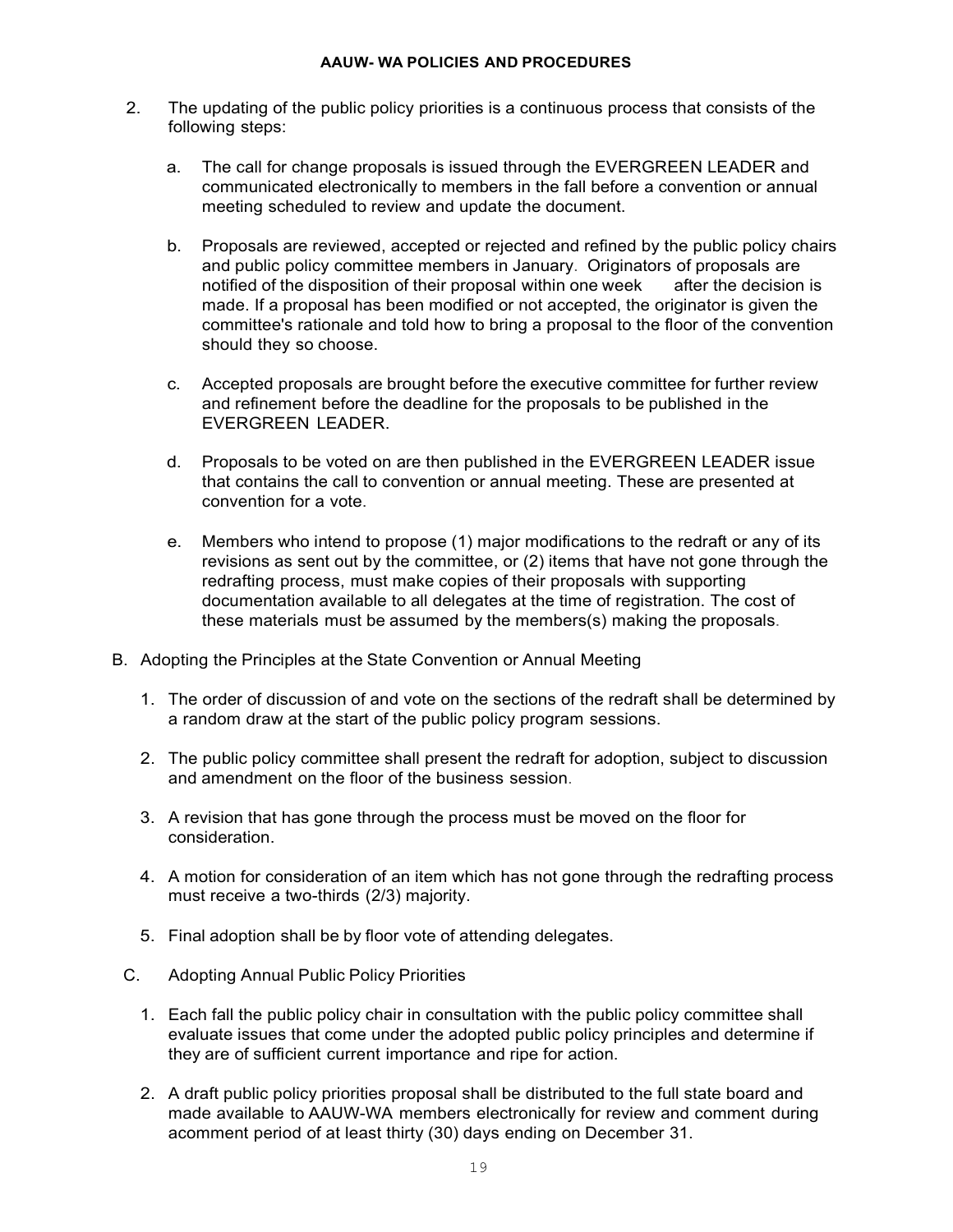3. The committee shall consider comments and submit a redraft to the executive committee for approval prior to the beginning of the regular legislative session.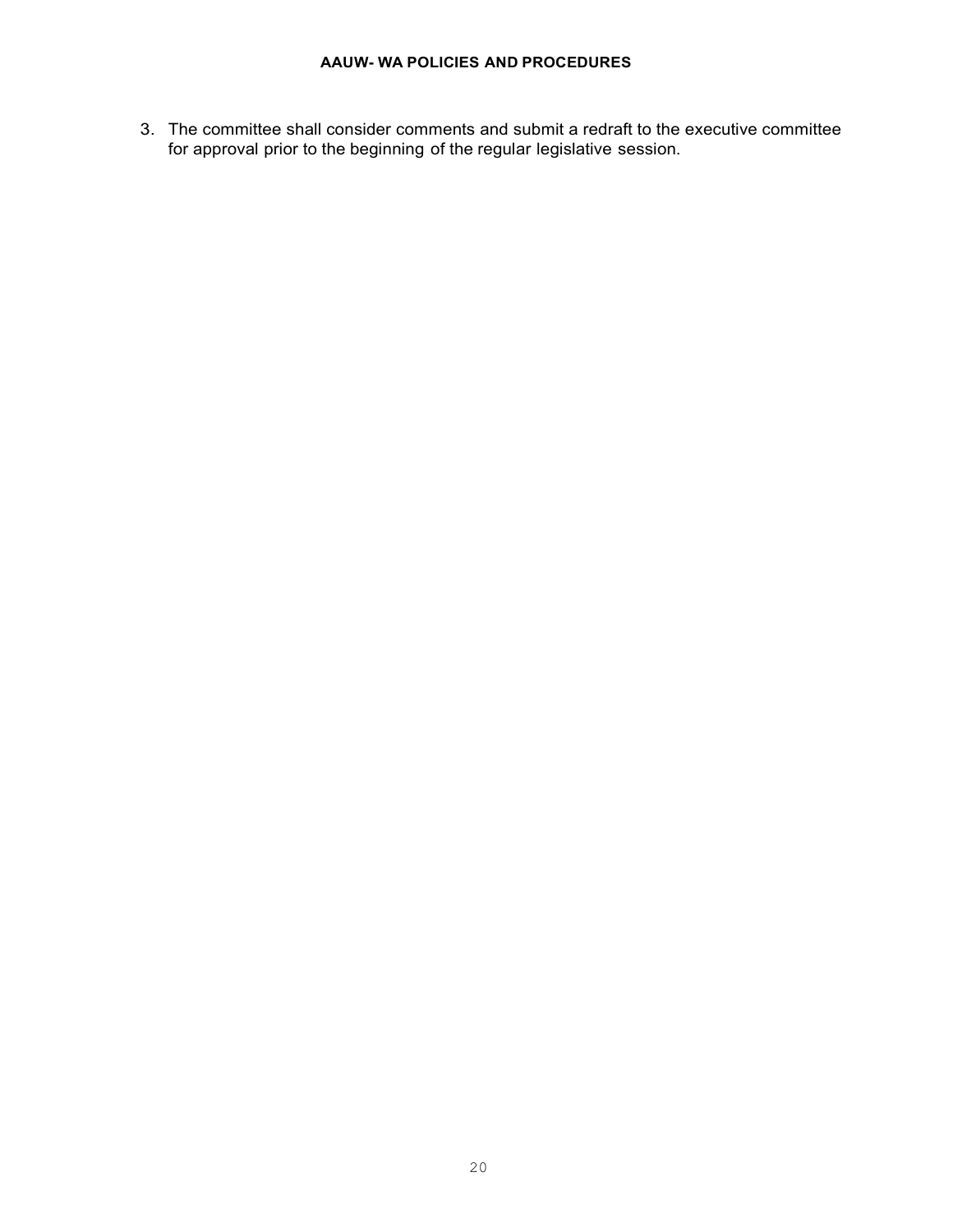## 520 CANDIDATE ENDORSEMENT GUIDELINES

- A. AAUW-WA is guided in the endorsement of candidates by rules adopted by the AAUW board of directors.
- B. AAUW policy #303 permits endorsement of candidates in non-partisan elections and permits endorsement of or opposition to candidates for appointive positions.
- C. AAUW shall not support or oppose any political party or partisan candidate.
- D. AAUW policy prohibits contributions to candidates.
- E. The endorsement process for use by AAUW-WA and its branches is available on the website.

# 530 AFFILIATIONS WITH COORDINATING COUNCILS OR ACTION COALITIONS

- A. The state may, by vote of the board of directors, become an affiliate of coordinating councils or action coalitions formed by organizations with comparable purposes and goals. The decision to affiliate shall be based on a study of documented information by the executive committee. This information shall include the following:
	- 1. Statement of purpose;
	- 2. Copies of any organizing agreements including constitution, bylaws, working rules or comparable documents;
	- 3. Description of the method for providing representation to the governing board;
	- 4. Description of the method for the exchange of information and educational materials.
- B. If, after the study of items A 1-4, the executive committee finds that there is no conflict with the AAUW bylaws and charter and AAUW-WA bylaws, the executive committee may recommend an affiliation to the board of directors.
- C. When joining, we give permission to list us as a member, but additional uses must be authorized specifically by our representative who may or may not be a member of the coalition's governing board.
- D. If, after affiliation with a council or coalition, action is taken by the council or coalition which is in conflict with AAUW bylaws, the state must publicly announce that we cannot be a party to action that is in conflict with our bylaws. A decision to sever such an affiliation must be considered.
- E. Dues and membership fees for each affiliation shall be a separate budget item in the state operating budget. Contributions to special action groups shall be approved by the executive committee when taken from contingency, special project or regular budget categories. They shall be approved by the state board if taken from savings.